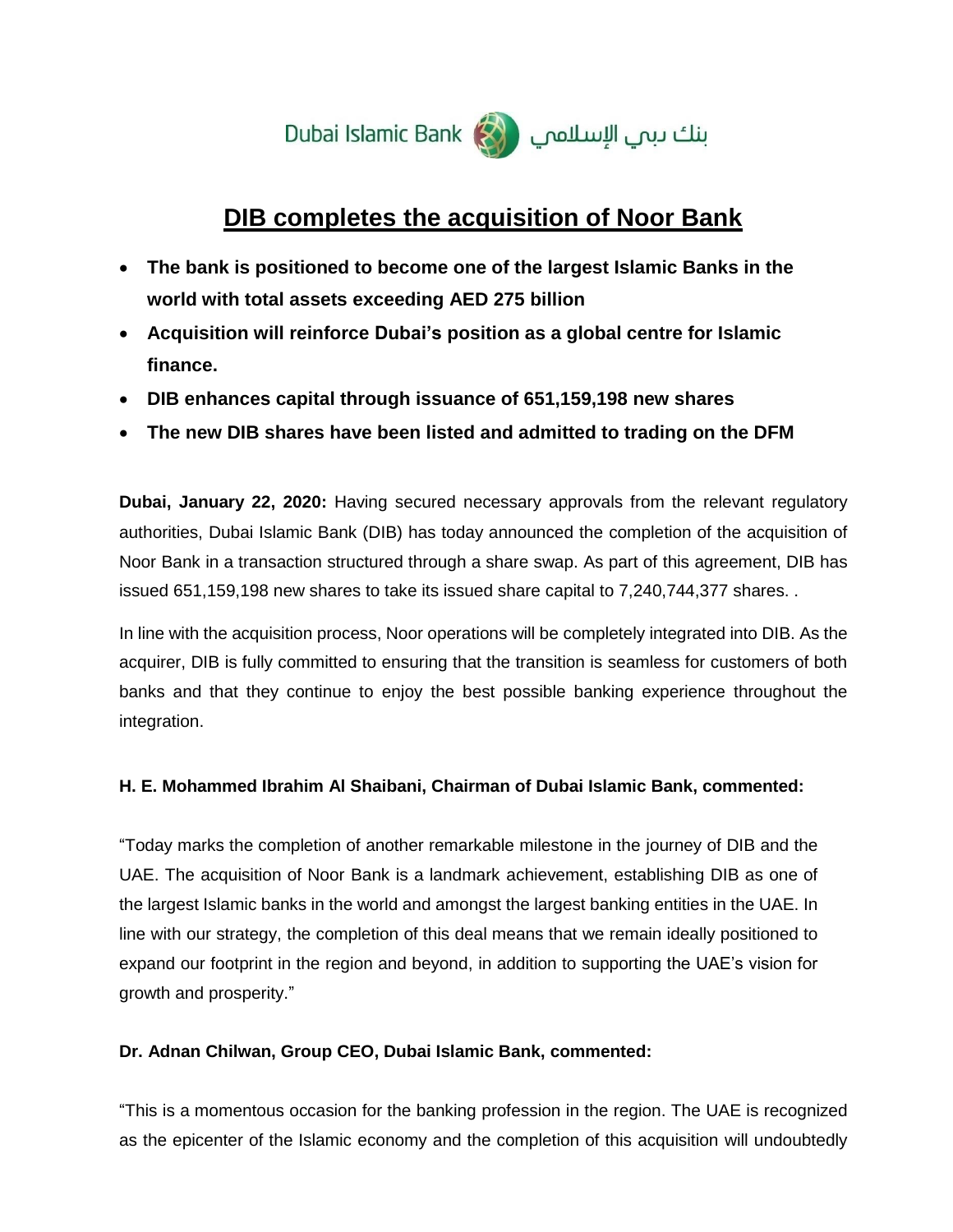strengthen Dubai's role as a global hub for Islamic finance, allowing greater investment and growth in key sectors such as infrastructure, innovation and services. I am proud to announce the successful acquisition of Noor Bank, positioning us as one of the world's most prominent Islamic finance institutions.

Having consistently outperformed the market in recent years, we are set to consolidate our position as one of the largest Islamic banks in the world with combined assets of over AED 275 billion, and a leader in Islamic Finance in UAE. I am excited at the prospect of what we will achieve and look forward to seeing this transformative deal enhance the banking experience for our customers."

The acquisition and the ensuing integration is expected to generate significant synergies ensuring robust profitability and returns for the shareholders in the coming years.

For further details on the acquisition, please visit [www.dib.ae](http://www.dib.ae/)

**- Ends -**

### **About Dubai Islamic Bank:**

Established in 1975, Dubai Islamic Bank is the largest Islamic bank in the UAE by assets and a public joint stock company listed on the Dubai Financial Market. Spearheading the evolution of the global Islamic finance industry, DIB is also the world's first full service Islamic bank and the second largest Islamic bank in the world. With Group assets in excess of USD 75bln and market capitalization of nearly USD 11bln, the group operates with a workforce of more than 9000 employees and around 500 branches in its vast global network across the Middle East, Asia and Africa. Serving over 3 million customers across the Group, DIB offers an increasing range of innovative Shariah compliant products and services to retail, corporate and institutional clients.

In addition to being the first and largest Islamic bank in the UAE, DIB has a significant international presence as a torchbearer in promoting Shari'ah-compliant financial services across a number of markets worldwide. The bank has established DIB Pakistan Limited, a wholly owned subsidiary which is the first Islamic bank in Pakistan to offer Priority & Platinum Banking, as well as the most extensive and innovative portfolio of Alternate Distribution Channels. The launch of Panin Dubai Syariah Bank in Indonesia early in 2017 marks DIB's first foray in the Far East, the bank owns a nearly 40% stake in the Indonesian bank. Additionally, in May 2017, Dubai Islamic Bank PJSC was given the license by the Central Bank of Kenya (CBK) to operate its subsidiary, DIB Kenya Ltd. DIB has been designated as D-SIB (Domestic Systemically Important Bank) in 2017 and was also recently upgraded by international agencies with regards to the bank's credit rating indicating robust capital position, improving asset quality and strong profitability.

The Bank's ultimate goal is to make Islamic finance the norm, rather than an alternative to conventional banking worldwide. DIB has won a range of accolades that are testament to these efforts across diversified areas, including retail, corporate and investment banking, as well as CSR and consultancy services. A clear indication of the bank's leadership position in the Islamic finance sector, DIB has been named the Best Islamic Bank in the various prestigious ceremonies. Recognizing its outstanding performance amongst the world's Islamic retail banks, the bank was recently named as the "Strongest Islamic Retail Bank in the